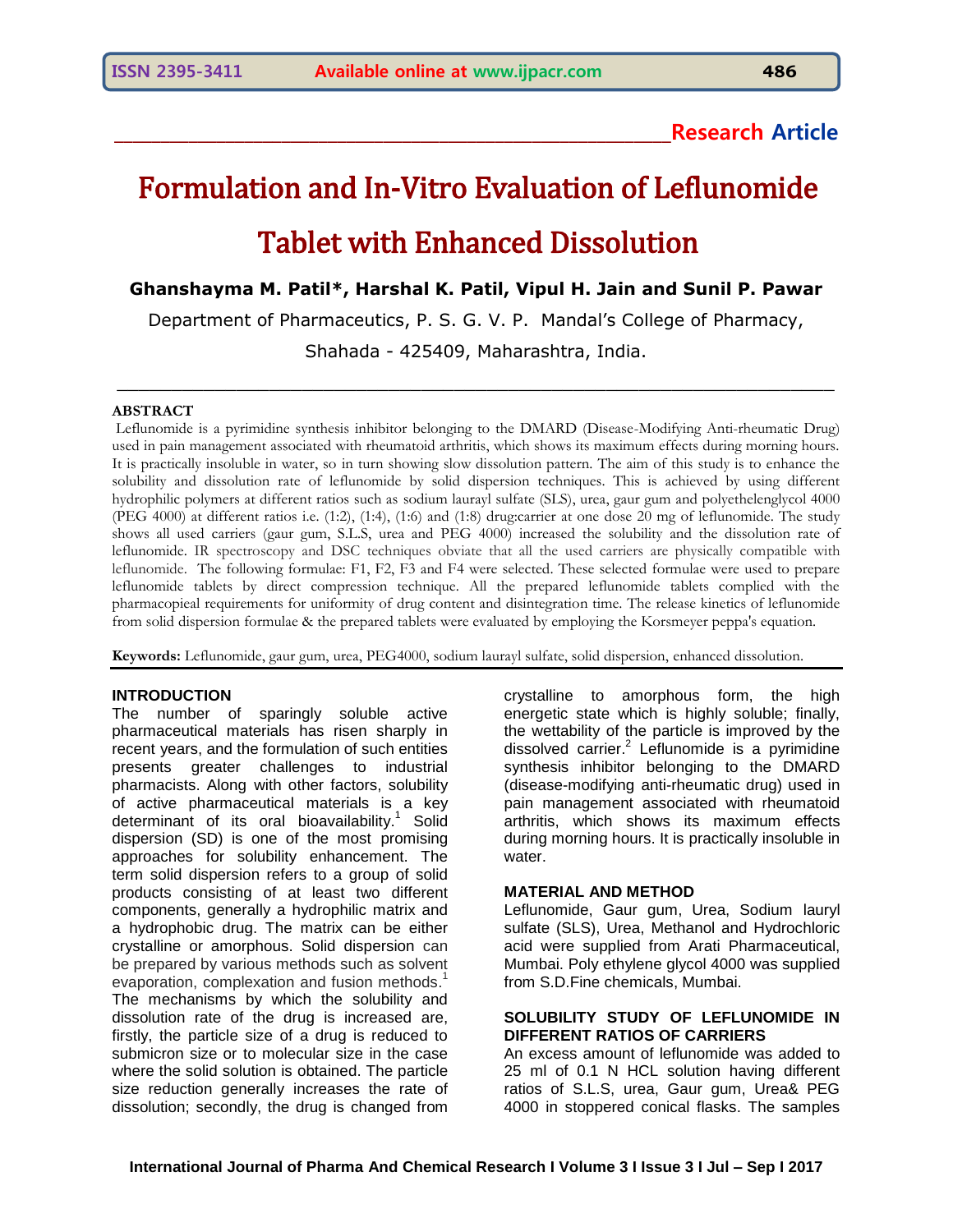were sonicated for one hour at room temperature. The stoppered conical flasks were shaken for 24 hours at 37oC to achieve equilibrium in a shaking water bath. The obtained suspensions were filtered and the filtrate was diluted properly with 0.1 N HCL solutions. The diluted solutions were measured spectrophotometrically at wavelength of maximum absorption 260 nm using the same medium as a blank. Each experiment was performed in triplicate.<sup>3</sup>

# **FORMULATION OF LEFLUNOMIDE SOLID DISPERSIONS**

In a present investigation, Leflunomide solid dispersions are mainly getting formulated by following two methods.

# **1. Co-grinding method (CG)**

For co-grinding products (CG), an appropriate amount of leflunomide with different carriers (Gaur gum, S.L.S, urea and PEG4000) were homogenously mixed and triturated to obtain a

homogenous mixture. Trituration was carried in a mortar for 10 -15 min to form a homogenous mixture.<sup>4-5</sup>

In this method the solid dispersions are formulated at weight ratios of 1:2, 1:4, 1:6 & 1:8, as represented in Table No.1.

# **2. Solvent evaporation method (SE):**

The solvent evaporation method was used to prepare solid dispersions of leflunomide with different carriers (Gaur gum, S.L.S, urea and PEG 4000) at weight ratios of 1:2, 1:4, 1:6 and 1:8drug to carrier as follow (Table No. 2).

Leflunomide and carriers (Gaur gum, S.L.S, urea and PEG 4000) were dissolved in minimum volume of organic solvent (methanol) and the solvent was allowed to evaporate in hot air oven<br>at 45°C±10°C. Then, solid dispersion at 45°C±10°C. Then, solid dispersion formulation was crushed, pulverized using a mortar and pestle. The pulverized powder was sieved into defined particle size fraction of 150- 200 micrometer for study.<sup>4-5</sup>

| Table 1: Formulation of solid dispersion by co-grinding method |
|----------------------------------------------------------------|
|----------------------------------------------------------------|

| S. No.         | Mixture code    | Carrier        | Drug: Polymer ratio |
|----------------|-----------------|----------------|---------------------|
| 1              | SD <sub>1</sub> | Gaur gum       | 1:2                 |
| $\overline{2}$ | SD <sub>2</sub> | Gaur gum       | 1:4                 |
| 3              | SD <sub>3</sub> | Gaur gum       | 1:6                 |
| 4              | SD <sub>4</sub> | Gaur gum       | 1:8                 |
| 5              | SD <sub>1</sub> | Urea           | 1:2                 |
| 6              | SD <sub>2</sub> | Urea           | 1:4                 |
| 7              | SD <sub>3</sub> | Urea           | 1:6                 |
| 8              | SD <sub>4</sub> | Urea           | 1:8                 |
| 9              | SD <sub>1</sub> | PEG4000        | 1:2                 |
| 10             | SD <sub>2</sub> | PEG4000        | 1:4                 |
| 11             | SD <sub>3</sub> | PEG4000        | 1:6                 |
| 12             | SD <sub>4</sub> | <b>PEG4000</b> | 1:8                 |
| 13             | SD <sub>1</sub> | <b>SLS</b>     | 1:2                 |
| 14             | SD <sub>2</sub> | <b>SLS</b>     | 1:4                 |
| 15             | SD <sub>3</sub> | <b>SLS</b>     | 1:6                 |
| 16             | SD <sub>4</sub> | <b>SLS</b>     | 1:8                 |

# **Table 2: Formulation of solid dispersion by Solvent Evaporation**

| <b>S. No.</b> | Mixture code    | Career     | Drug : Polymer ratio |
|---------------|-----------------|------------|----------------------|
|               | SD <sub>1</sub> | Gaur gum   | 1:2                  |
| 2             | SD <sub>2</sub> | Gaur gum   | 1:4                  |
| 3             | SD <sub>3</sub> | Gaur gum   | 1:6                  |
| 4             | SD <sub>4</sub> | Gaur gum   | 1:8                  |
| 5             | SD <sub>1</sub> | Urea       | 1:2                  |
| 6             | SD <sub>2</sub> | Urea       | 1:4                  |
| 7             | SD <sub>3</sub> | Urea       | 1:6                  |
| 8             | SD <sub>4</sub> | Urea       | 1:8                  |
| 9             | SD <sub>1</sub> | PEG4000    | 1:2                  |
| 10            | SD <sub>2</sub> | PEG4000    | 1:4                  |
| 11            | SD <sub>3</sub> | PEG4000    | 1:6                  |
| 12            | SD <sub>4</sub> | PEG4000    | 1:8                  |
| 13            | SD <sub>1</sub> | <b>SLS</b> | 1:2                  |
| 14            | SD <sub>2</sub> | <b>SLS</b> | 1:4                  |
| 15            | SD <sub>3</sub> | <b>SLS</b> | 1:6                  |
| 16            | SD <sub>4</sub> | <b>SLS</b> | 1:8                  |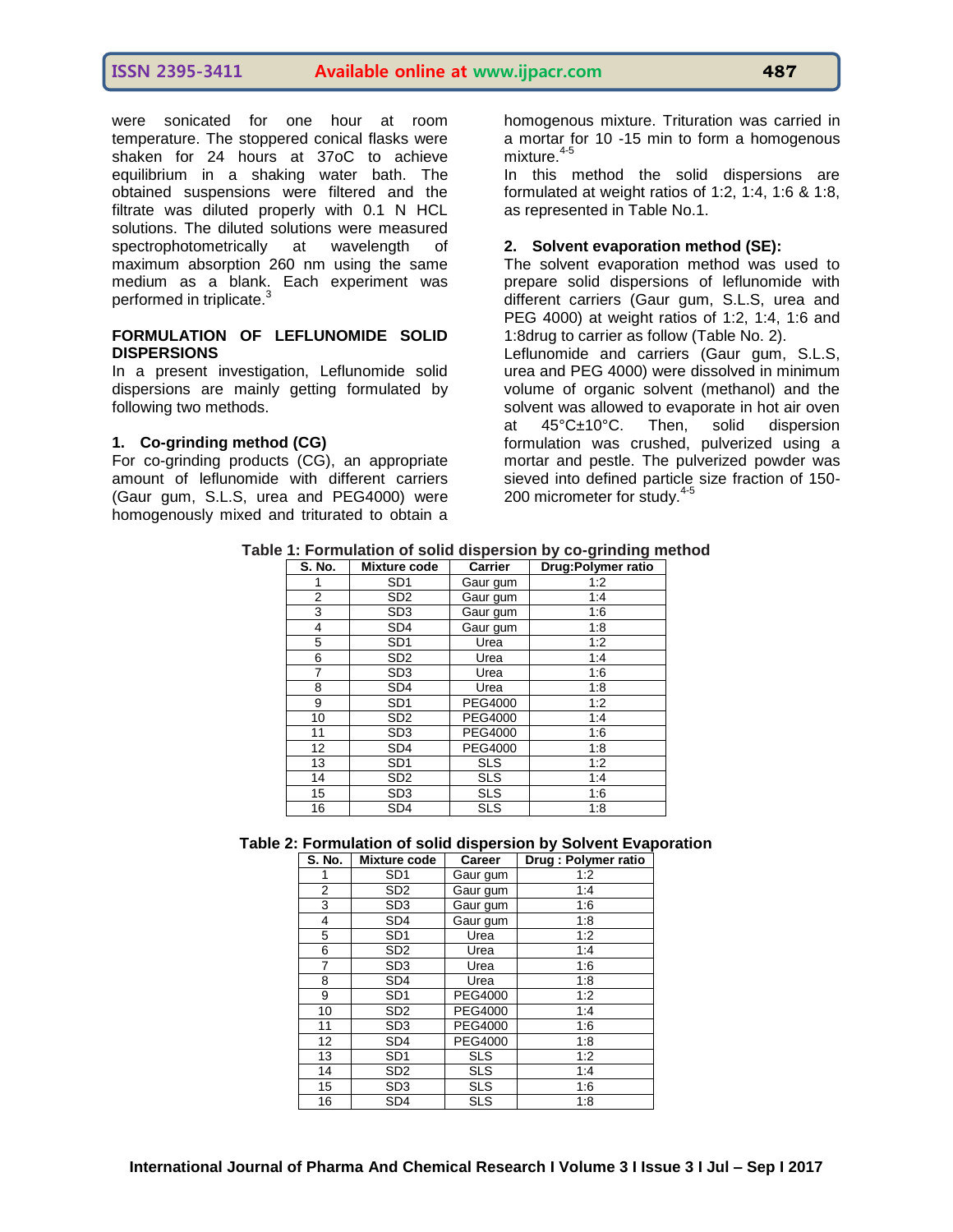# **ISSN 2395-3411 Available online at www.ijpacr.com 488**

# **EVALUATION OF LEFLUNOMIDE SOLID DISPERSIONS**

# **1. Content uniformity analysis**

SD (with different carriers) equivalent to 20 mg of leflunomide were weighed and dissolved in 10 ml methanol which added to 100 ml volumetric flask, then complete to the final volume with 0.1N HCL and then were shaken for 10 minutes. The obtained solution was filtered and 3ml of the filtrate were taken and diluted separately to 10 ml with 0.1 N HCL. These diluted samples were<br>measured using UV-Scanning measured using UV-Scanning spectrophotometer at 260 nm. The blank was carried out using 0.1 N HCl.<sup>6</sup>

# **2.** *In-vitro* **release study**

The dissolution rates of pure leflunomide and different formulae that is equivalent to 20 mg of leflunomide were determined in 900 ml of dissolution medium (0.1 N HCL) at 37 °C  $\pm$  0.5 °C with a stirrer rotation speed of 75 rpm using the USP Dissolution Apparatus II (paddle type). Aliquots (5 ml) of the sample were withdrawn from dissolution medium at time intervals of 20,

40, 60, 80, 100, and 120 minutes using a pipette. The same volume of 0.1 N HCL was used to replace the samples withdrawn to maintain the sink condition. The samples were suitably filtered, diluted and assayed spectrophotometrically at 260 nm.<sup>7</sup>

# **FORMULATION OF LEFLUNOMIDE TABLETS**

On the basis of evaluation study of solid dispersions, only the solid dispersions formulated wit SLS as a carrier were chosen and compressed into leflunomide tablets as shown in Tables (4). Solid dispersions powder with S.L.S, Micro crystalline cellulose and crosscarmellose sodium were weighted as per formula given in Table: 4, these were then sifted through mesh size 40, transferred to a poly bag and blended for 5 minutes. To this homogeneous blend magnesium stearate pre-sifted through mesh size 60 was added and blended for 2 minutes. The resulted blend was compressed using Tablet compression machine with 10 mm, round, flat-faced single punch. A minimum of 50 tablets was prepared for each formula.<sup>8</sup>

| <b>S. No.</b>     | <b>Formulation code</b> | Drug Content (%) |                               | Average % Release at 120 min.<br><b>0.1 N HCI</b> |                               |  |
|-------------------|-------------------------|------------------|-------------------------------|---------------------------------------------------|-------------------------------|--|
|                   |                         | Co-grinding      | <b>Solvent</b><br>Evaporation | Co-grinding                                       | <b>Solvent</b><br>Evaporation |  |
| 1                 | Leflunomide             |                  |                               | 38.54                                             | 37.89                         |  |
| 2                 | SD1-GG (1:2)            | 119              | 61                            | 65.14                                             | 64.24                         |  |
| 3                 | SD2-GG (1:4)            | 82               | 82                            | 74.95                                             | 69.79                         |  |
| 4                 | SD3-GG (1:6)            | 95               | 118                           | 76.14                                             | 74.36                         |  |
| 5                 | SD4-GG (1:8)            | 147              | 119                           | 74.45                                             | 75.12                         |  |
| 6                 | SD1-Urea (1:2)          | 100              | 82                            | 73.48                                             | 65.14                         |  |
| 7                 | SD2-Urea (1:4)          | 108              | 91                            | 75.13                                             | 71.23                         |  |
| 8                 | SD3-Urea (1:6)          | 89               | 108                           | 77.12                                             | 78.24                         |  |
| 9                 | SD4-Urea (1:8)          | 60               | 108                           | 79.48                                             | 80.48                         |  |
| 10                | SD1-PEG (1:2)           | 70               | 70                            | 54.65                                             | 62.14                         |  |
| 11                | SD2-PEG (1:4)           | 121              | 98                            | 64.63                                             | 68.78                         |  |
| $12 \overline{ }$ | SD3-PEG (1:6)           | 115              | 109                           | 72.14                                             | 72.14                         |  |
| 13                | SD4-PEG (1:8)           | 94               | 129                           | 75.87                                             | 80.24                         |  |
| 14                | SD1-SLS (1:2)           | 113              | 103                           | 92.14                                             | 94.48                         |  |
| 15                | SD2-SLS (1:4)           | 112              | 116                           | 98.14                                             | 98.26                         |  |
| 16                | SD3-SLS (1:6)           | 116              | 138                           | 101.16                                            | 100.01                        |  |
| 17                | SD4-SLS (1:8)           | 120              | 101                           | 105.66                                            | 102.64                        |  |

**Table 3: Evaluation parameters for the Different Solid dispersion Formulations**

**Table 4: The suggested formulae of leflunomide tablets**

| Formulae | Ingredients (mg)                           |                              |                                |                                |                     |  |  |
|----------|--------------------------------------------|------------------------------|--------------------------------|--------------------------------|---------------------|--|--|
|          | <b>Solid Dispersion</b><br><b>Formulae</b> | <b>Magnesium</b><br>stearate | Micro crystalline<br>cellulose | <b>Crosscamelose</b><br>sodium | <b>Total weight</b> |  |  |
|          | 60                                         |                              | 157                            |                                | 230                 |  |  |
| F2       | 100                                        |                              |                                |                                | 230                 |  |  |
| F3       | 140                                        |                              |                                |                                | 230                 |  |  |
| F4       | 180                                        |                              |                                |                                | 230                 |  |  |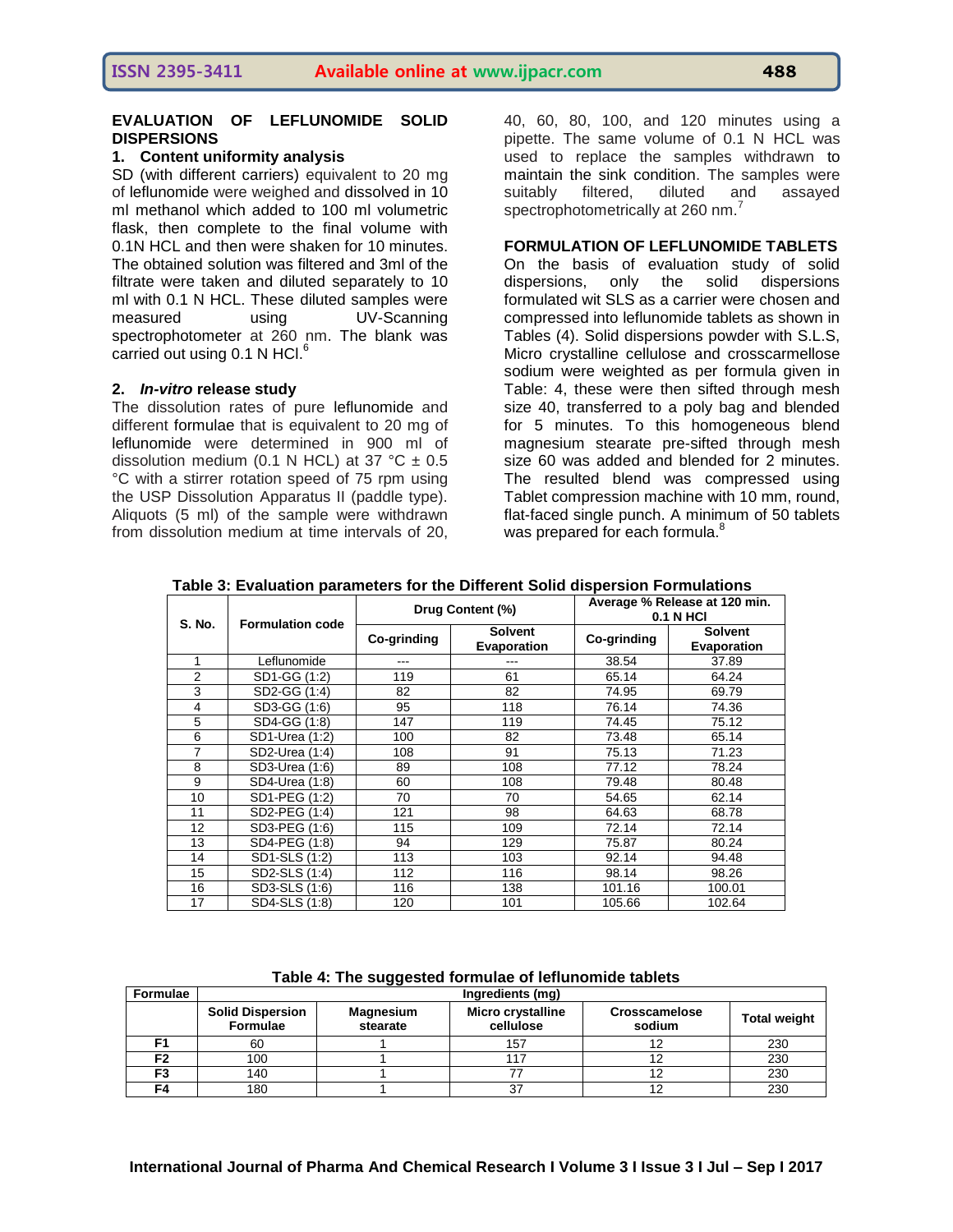# **PREFORMULATION STUDY OF LEFLUNOMIDE FORMULATIONS 9-10**

# **1. Density**

The bulk density and tap density were determined by following formula:

**Bulk density =** weight of powder/ volume of powder in measuring cylinder.

**Tap density** = weight of powder / Tapped volume of powder in measuring cylinder.

**Procedure:** The 2gms of powder was introduced into a 10 ml of measuring cylinder. Then for bulk density, firstly note down the initial volume, then tapping was continued for tap density determination until no further change in volume was noted.

# **2. Angle of Repose**

The angle of repose was determined by using fix funnel method. The accurately weighted powder was allowed to flow through the funnel. The funnel is adjusted to a stand at definite height. The radius of powder and height of heap of cone was measured. The angle of repose was then calculated by following formula.

**Tan θ = h / r θ= tan-1 (h/r)**

Where,

**θ =** angle of repose **h** = height of the heap  $r =$  radius of the heap

# **3. Compressibility Index**

The flow ability of powder can be determine by comparing the bulk density and tapped density of powder. Carr's index was calculated by:

Carr's index  $=$  (tap density – bulk density)  $\times$ 100 / tap density

# **4. Hausner ratio**

Hausner ratio of each tablet blend was also calculated by using following formula:

Formula= tapped density / bulk density

# **EVALUATION OF LEFLUNOMIDE TABLETS9- 11**

The prepared tablets from each formula were subjected to the following Quality control tests

# **1. Tablet thickness**

The thickness was measured by placing tablet between two arms of the Varnier calipers. 5 tablets were taken and their thickness was measured.

# **2. Tablet hardness**

The tablet hardness, which is the force required to break a tablet in a diametric compression force. The hardness tester used in the study was Monsanto hardness tester, which applies force to the tablet diametrically with the help of an inbuilt spring.

# **3. Tablet friability**

The friability of the tablets was measured in a Roche friabilator (Camp-bell Electronics, Mumbai). Tablets of a known weight (W0) or a sample of 20 tablets are dedusted in a drum for a fixed time (100 revolutions) and weighed (W) again. Percentage friability was calculated from the loss in weight as given in equation as below. The weight loss should not be more than 1 %. Determination was made in triplicate.

W0 -W

% Friability = --------------- × 100 W0 W0

# **4. Content uniformity analysis**

Ten tablets from each formula were powdered and were mixed. An amount equivalent to 20 mg of leflunomide was taken and was dissolved in 50 ml methanol which added to 500 ml volumetric flask, then complete to the final volume with 0.1N HCL. The flask was shaken for 10 minutes. The obtained solution was filtered and 1ml of the filtrate were taken and diluted separately to 3 ml with 0.1N HCL. This diluted sample was measured using UV- Scanning spectrophotometer at 260 nm. Blank tablets without the drug were prepared and were subjected to the same analytical procedure to serve as the blank for spectrophotometric determination.

# **5. Disintegration time**

One tablet was placed in each of the six tubes of the basket and the apparatus was operated, using  $0.1N$  HCL maintained at  $37^{\circ}$ C as the immersion fluid at the end of the time, the basket was lifted from the fluid, and the tablets were observed till disintegration of all tablets completely. The test was carried out according to USP and the disintegration time of each of six individual tablets was determined using tablet disintegration test apparatus.

# **6.** *In-vitro* **release study of leflunomide tablets**

The *in-vitro* release study of leflunomide tablets and leflunomide commercial tablet were investigated adopting the USP rotating paddle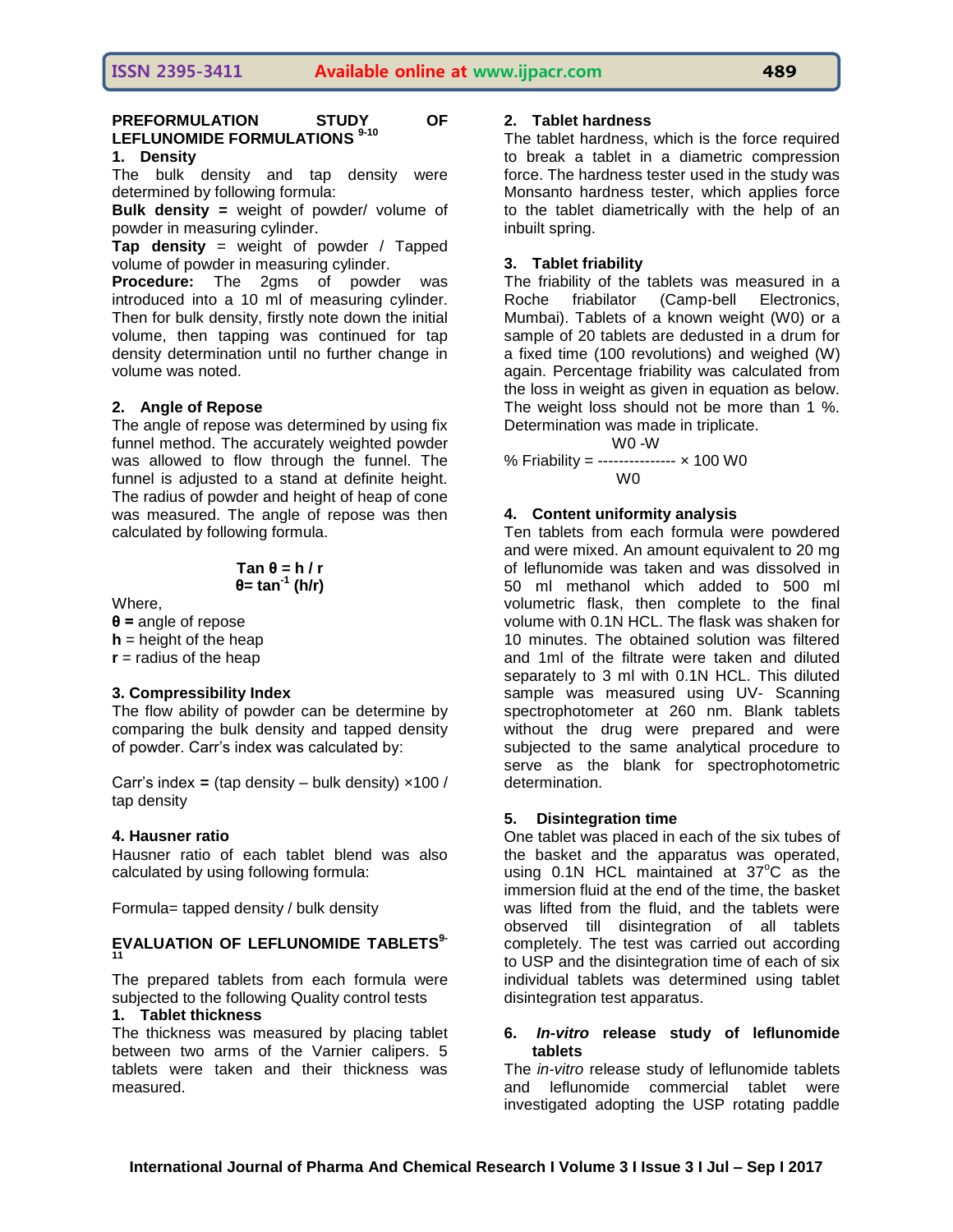apparatus II. The dissolution medium (900 ml) was 0.1N HCL. Each tablet was placed in a flask containing the used medium; the paddle was rotated at 75 r.p.m. at a constant temperature  $37^{\circ}$ C. Aliquots, each of 5 ml were withdrawn from the release medium at intervals 20, 40, 60, 80, 100 and 120 minutes. The same volume of the used medium replaced all samples. The samples were filtered, diluted and measured spectrophotometrically at 260 nm. The concentration of the drug was determined from the previously constructed standard calibration curve. The procedure was repeated three times and the mean reading was taken.

# **CONCLUSION**

All the studied carriers (S.L.S, urea, PEG 4000 and gaur gum) increased the solubility and the dissolution rate of leflunomide. All the prepared leflunomide tablets gave % release higher than the commercial tablet. The maximum in-vitro release of leflunomide from the prepared tablet was found in **F4** formulation. With respect to the same, from the current investigation we also found that out of four types of carriers SLS gives an enhanced dissolution as compare to any other carriers which are investigated in current study. Hence it is concluded that with the help of hydrophilic carrier systems and by using solid dispersion technique solubility of Leflunomide was get enhanced in aqueous system.

| Formulae | <b>Bulk density</b> | Tap densitv | Carr`s index (%) | Hausner's ratio | Angle of repose |
|----------|---------------------|-------------|------------------|-----------------|-----------------|
| Е1       | 0.45                | 0.54        | 27.55            | . 78            | ົ               |
| го       | 0.54                | 0.79        | 31.64            | .46             | 40              |
| F3       | 0.53                | 0.70        | 24.28            | 1.32            | 36°             |
| F4       | 0.40                | 0.48        | 16.66            | .،              | 39°             |

**Table 6: Evaluation Study of Optimized Batch of Leflunomide Tablet**

| S. No. | <b>Parameters</b>              | F1    | F <sub>2</sub> | F3    | F4     |
|--------|--------------------------------|-------|----------------|-------|--------|
|        | Thickness (cm)                 | 0.5   | 0.5            | 0.5   | 0.5    |
| 2      | Hardness (kg/cm <sup>2</sup> ) | 2.5   | 2.5            | 3     |        |
| 3      | Friability (%)                 | 0.36  | 0.62           | 0.33  | 0.39   |
|        | Disintegration time (min)      | 32.24 | 30.11          | 27.14 | 24.40  |
| 5      | % drug content                 | 39.6  | 42.5           | 49.35 | 54.95  |
|        | % CDR of 120 min               | 73.21 | 78.55          | 91.29 | 101.73 |



**In-vitro release of leflunomide tablet from all the different formulae in 0.1 N HCl**